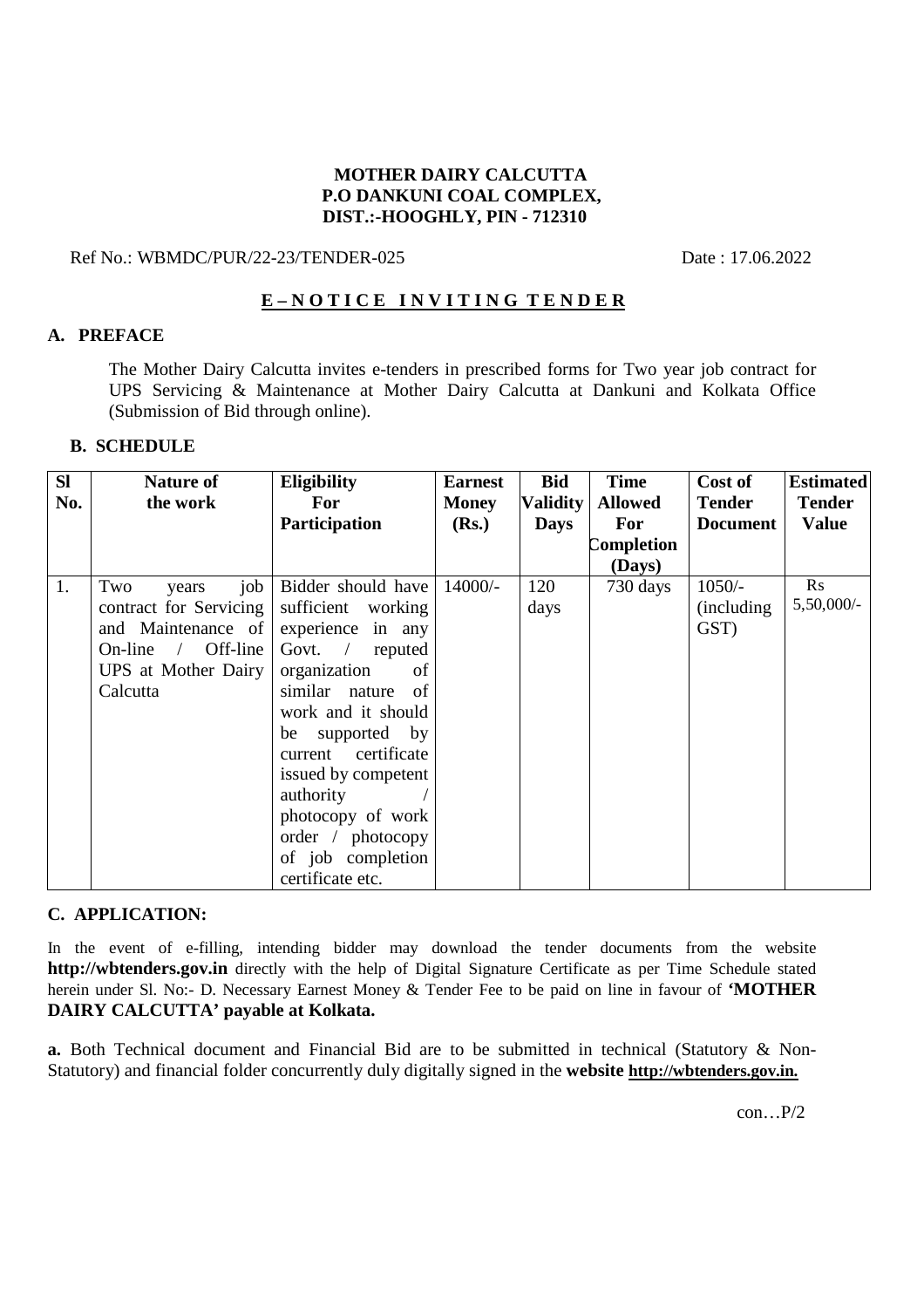**b.** The **FINANCIAL OFFER** of the prospective tenderer will be considered only if the TECHNICAL Document of the tenderer found qualified by the 'Tender Committee'. The decision of the 'Tender Committee' will be final and absolute in this respect.

**c.** The tenderers shall adopt the item service charge and required to quote his rate item-wise as specified in tender schedule (B.O.Q).

**d.** The acceptance of lowest tender is not obligatory and the authority reserves the right to accept or reject any of all the tenders without assigning any reason whatsoever.

**e.** Conditional and/or incomplete tender will be rejected summarily.

**f.** This notice shall form part of terms  $\&$  conditions of the tender and the tenderer is bound to abide by them.

**g**. The firm who submitted false credentials / set back from the work after biding lowest rate and acceptance/withdrawn from the job / not completed the work after token start earlier in this organization should be barred from participation in the tender.

**h.** Firms black listed by any Govt. / Semi-Govt. organization are not eligible to participate in the tender. Contractors shall give an undertaking in this regard.

**i.** Contractors should not have a conflict of interest.

**j.** Duly attested / certified copies of the following documents are to be enclosed in the tender along with the eapplication with authorized address & contact details of the tenderer. The originals are to be shown on demand:

### **GST Registration Certificate**

**PAN** 

### **Current IT Return**

**Valid Trade License** 

### **Partnership Deed (for Partnership Firm) or Articles of Association and Memorandum (in case of Company).**  Ì

#### **Credentials**

**k.** In the event of the application being submitted by a Firm, it must be signed separately by each Member of the Board of Directors / Partners or in the event of absence of any Partner, it must be Signed on his / her behalf by a person holding a Power of Attorney authorizing him / her to do so.

**l.** Tenderers are requested to submit their e tender forms along with all relevant documents as mentioned above. Tender will be treated as invalid if any of the required documents is not enclosed.

**m.** Chief General Manager reserves the right to place order(s) on one or more bidder(s) for required quantity and may accept any or reject any or all tenders without assigning any reason what so ever.

 $con...P/3$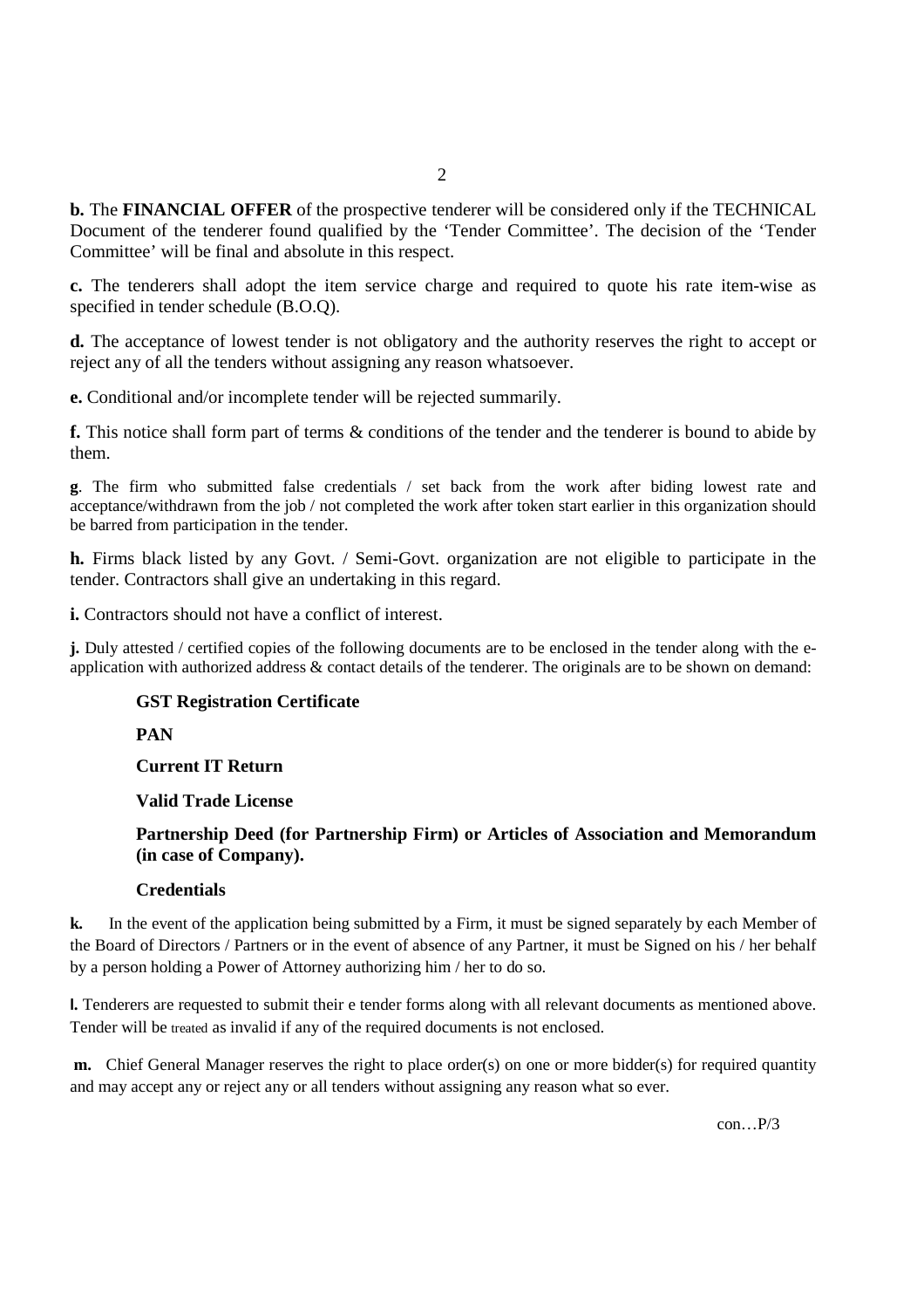# **D : IMPORTANT INFORMATION**

# **Date & Time Schedule**

| Sl. No. | Particulars                                                   | Date & Time |
|---------|---------------------------------------------------------------|-------------|
| 01.     | Date of uploading of Tender Document online (Publishing Date) | 22.06.2022  |
| 02.     | Documents download start date (Online)                        | 22.06.2022  |
| 03.     | Documents download end date (Online)                          | 07.07.2022  |
| 04.     | Pre-bid meeting date                                          | 29.06.2022  |
| 05.     | Bid submission start date (Online)                            | 22.06.2022  |
| 06.     | Bid submission Closing (Online)                               | 07.07.2022  |
|         |                                                               | at 2 pm     |
| 07.     | Bid Opening date (Online)                                     | 09.07.2022  |
|         |                                                               | at 2 pm     |

Chief General Manager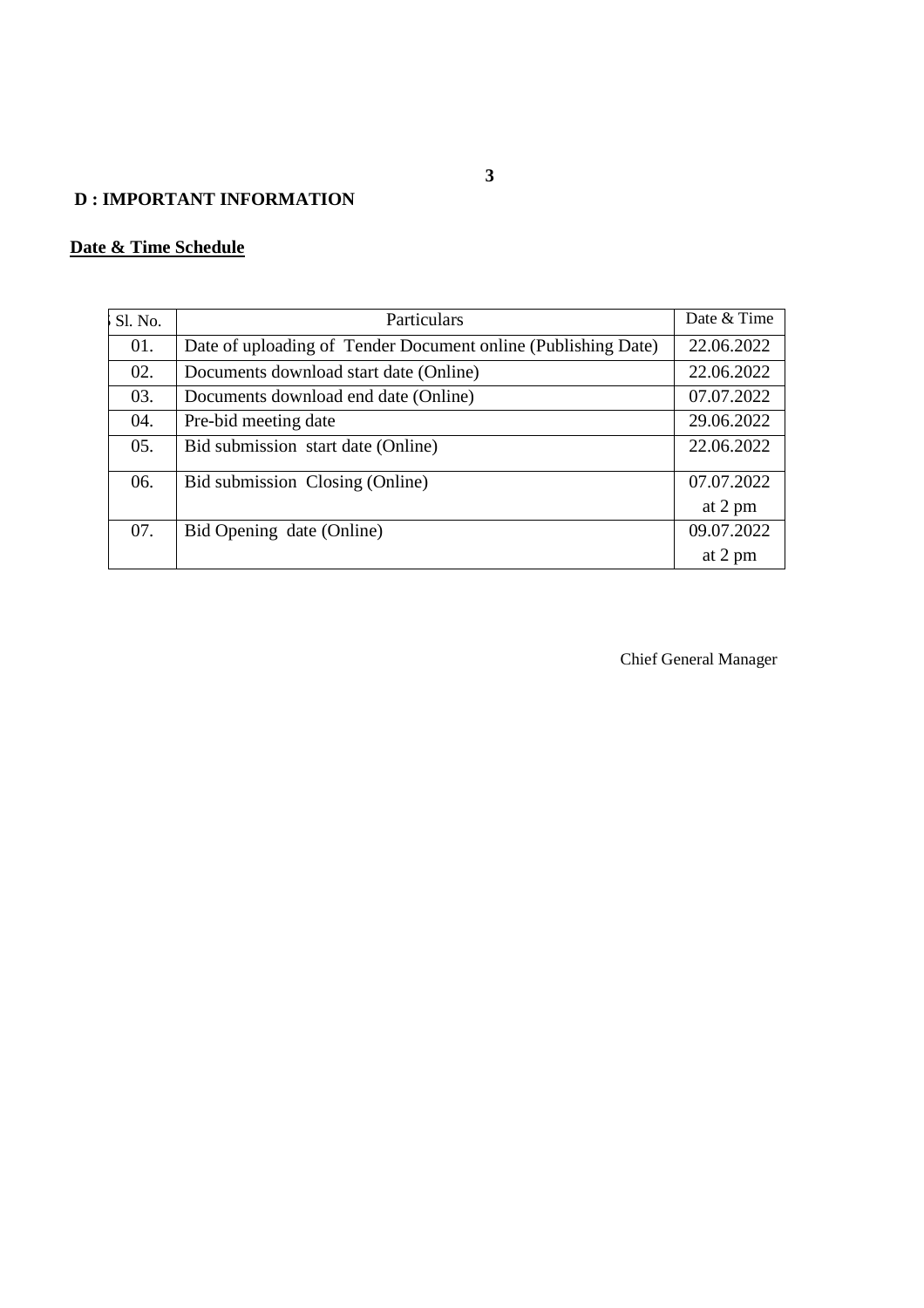#### SECTION - A

### INSTRUCTION TO BIDDERS

### **General guidance for e-Tendering**:

Instructions / Guidelines for electronic submission of the tenders have been annexed for assisting the contractors to participate in e-Tendering.

i. Registration of Contractor:

Any contractor willing to take part in the process of e-Tendering will have to be enrolled  $\&$ registered with the Government e-Procurement System, through logging on to https://wbtenders.gov.in .

ii. Digital Signature certificate (DSC):

Each contractor is required to obtain a Class-II or Class-III Digital Signature Certificate (DSC) for submission of tenders from the approved service provider of the National Informatics Centre (NIC) on payment of requisite amount. Details are available at the Web Site stated in Clause A.1. above. DSC is given as a USB e-Token.

iii. The contractor can search & download N.I.T. & Tender Document(s) electronically from computer once he logs on to the website mentioned in Clause A.1. using the Digital Signature Certificate. This is the only mode of collection of Tender Documents.

iv. Participation in more than one work:

A prospective bidder shall be allowed to participate in the job either in the capacity of individual or as a partner of a firm. If found to have applied severally in a single job all his applications will be rejected for that job.

v. Submission of Tenders:

Tenders are to be submitted through online to the website stated in Clause A.1. in two folders at a time for each work, one in Technical Proposal & the other is Financial Proposal before the prescribed date &time using the Digital Signature Certificate (DSC). The documents are to be uploaded virus scanned copy duly Digitally Signed. The documents will get encrypted (transformed into non readable formats).

### **Technical Proposal**:

The Technical proposal should contain scanned copies of the following in two covers (folders).

### **(a). Statutory Cover Containing the following documents:**

### **1) COST OF TENDER AND EMD**

Cost of tender and EMD as prescribed in the **TENDER DOCUMENT**. against each of the serial of work in **Favour** of **Mother Dairy Calcutta, Payable at Kolkata**

**2) Tender Document** 

**3) N.I.T.** 

 $\text{con} \dots \text{P/2}$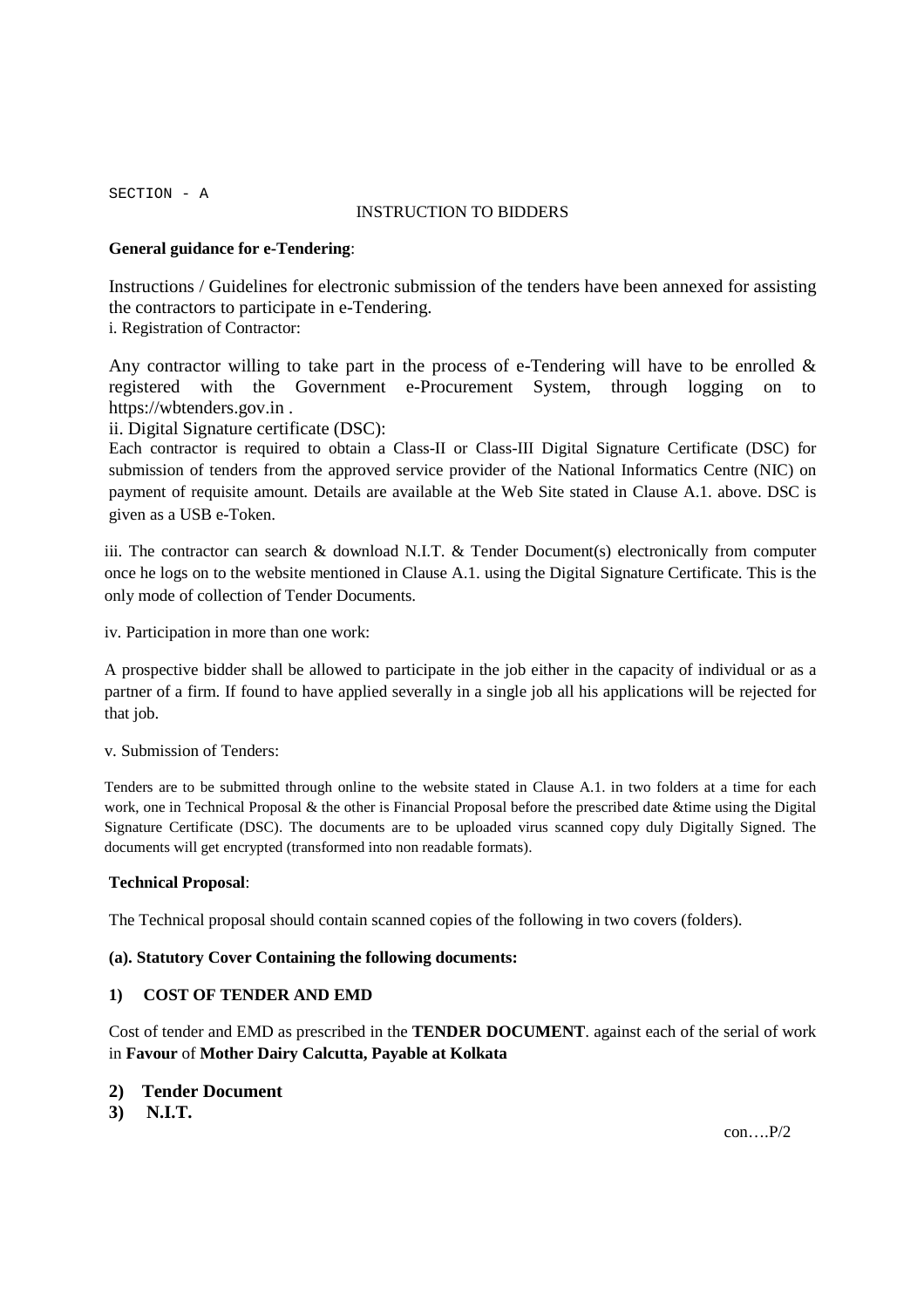(NIT, Tender Document, and All Corrigendum, if any, downloaded properly and upload the same Digitally Signed). The rate will be quoted in the B.O.Q. Quoted rate will be encrypted in the B.O.Q. under Financial Bid.

### (b**). Non-statutory Applicable Cover Containing the following documents:**

- i. Professional Tax (PT) deposit receipt challan , Pan Card, IT Receipt , VAT Registration Certificate / Vat Return Receipt.
- ii. Registration Certificate under Company Act. (if any).
- iii. Registered Deed of partnership Firm / Article of Association & Memorandum
- iv. Power of Attorney (For Partnership Firm / Private Limited Company, if any).
- v. FSSA-2006 License and Rules & Regulation 2011, BIS Certificate

 N.B.: Failure of submission of any of the above mentioned documents as stated in Sl. No. .(a). and Sl. No.(b). will render the tenderer liable to be rejected for both statutory & non statutory cover.

### THE ABOVE STATED NON-STATUTORY/TECHNICAL DOCUMENTS SHOULD BE ARRANGED IN THE FOLLOWING MANNER

Click the check boxes beside the necessary documents in the My Document list and then click the tab 'Submit Non Statutory Documents' to send the selected documents to Non-Statutory folder.

Next Click the tab "Click to Encrypt and upload" and then click the "Technical" Folder to upload the Technical Documents.

| S1.          | Category       | Sub-Category    | Details(s)                                        |  |  |  |
|--------------|----------------|-----------------|---------------------------------------------------|--|--|--|
| No.          | Name           | Description     |                                                   |  |  |  |
| $\mathbf{A}$ | Certificate(s) | Certificeate(s) | VAT & Service Tax Registration Certificate &      |  |  |  |
|              |                |                 | Acknowledgement.                                  |  |  |  |
|              |                |                 | PAN.                                              |  |  |  |
|              |                |                 | P. Tax (Challan).                                 |  |  |  |
|              |                |                 | Latest IT Receipt.                                |  |  |  |
|              |                |                 | IT Receipt for Assessment year 2020-21.           |  |  |  |
| B            | Company        | Company Detail  | Proprietorship Firm (Trade License) - Structure & |  |  |  |
|              | Details(s)     |                 | Org.                                              |  |  |  |
|              |                |                 | Partnership Firm (Partnership Deed,<br>Trade      |  |  |  |
|              |                |                 | License)                                          |  |  |  |
|              |                |                 | Ltd. Company (Incorporation Certificate, Trade    |  |  |  |
|              |                |                 | License)                                          |  |  |  |
|              |                |                 | Society (Society Registration Copy,<br>Trade      |  |  |  |
|              |                |                 | License)                                          |  |  |  |
|              |                |                 | Power of Attorney, Memorandum of Association      |  |  |  |
|              |                |                 | and Articles of Association of the Company.       |  |  |  |

 $con...P/3$